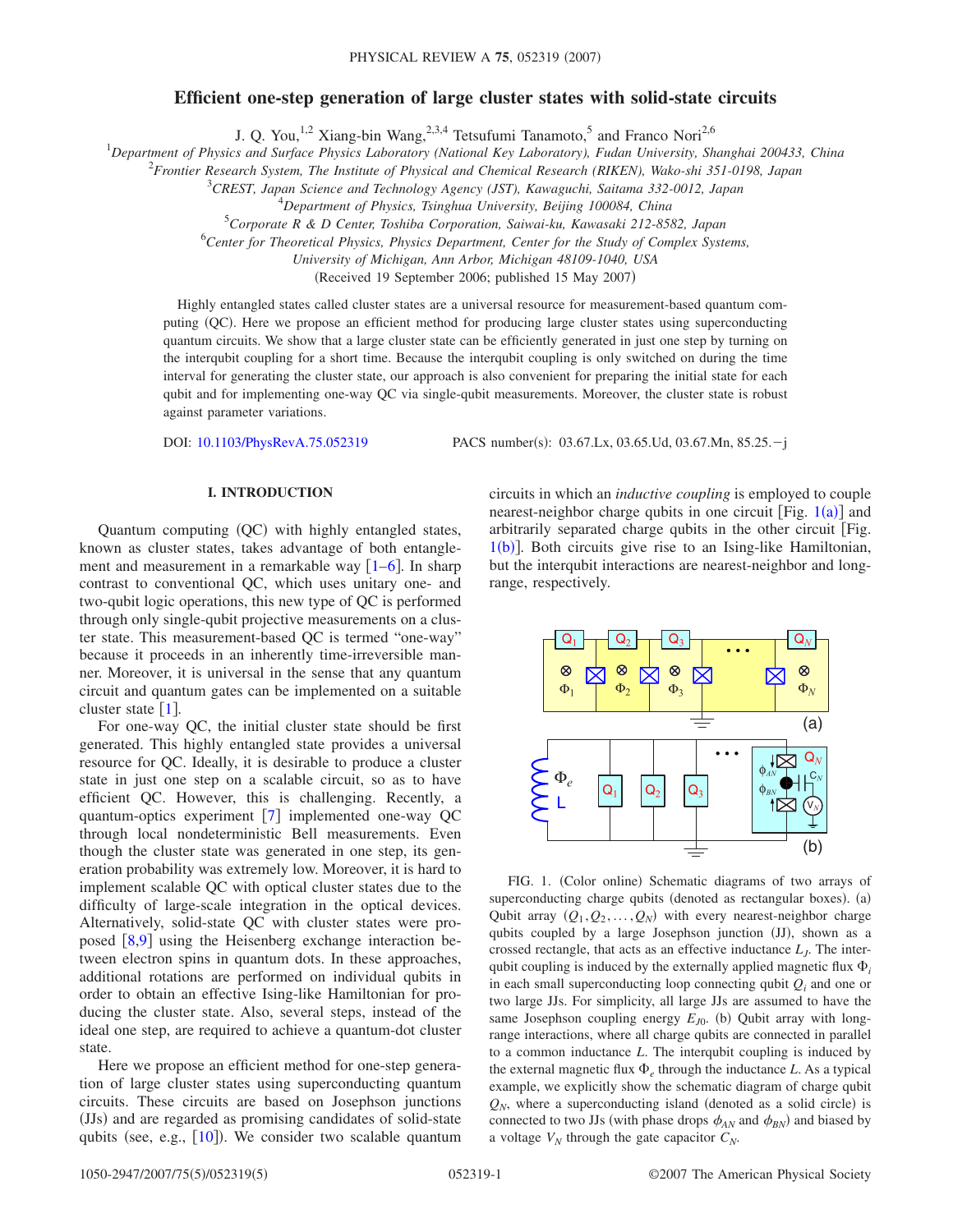Because the decoherence time for quantum states is limited, in order to have efficient one-way QC, it is essential to generate a cluster state in a deterministic and fast way, so that only a short time is consumed. Also, it should be convenient to prepare the initial state for each qubit and to perform local single-qubit measurements. Furthermore, for a solid-state system, the produced cluster state should be robust against unavoidable parameter variations. Our proposed JJ circuits meet these requirements. First, the cluster state is generated in just one step by turning on, for a short time, the interqubit coupling. Also, this cluster-state generation is deterministic, in sharp contrast to the extremely low probability of generating nondeterministic optical cluster states  $\lceil 7 \rceil$  $\lceil 7 \rceil$  $\lceil 7 \rceil$ . Second, because the interqubit coupling is turned on only when generating the cluster state, the preparation of the initial state for each qubit can be easily achieved, before generating the cluster state, via local single-qubit operations. Moreover, due to the absence of interqubit coupling after generating the cluster state, local projective measurements used for one-way QC can also be conveniently performed via single qubits. Third, the cluster state is robust against unavoidable parameter variations because its decoherence time is not sensitive to such parameter variations. Furthermore, all qubits work at the optimal point (namely, the degeneracy point) where the quantum state has a longer decoherence time.

## **II. QUBIT ARRAY WITH NEAREST-NEIGHBOR INTERACTIONS**

<span id="page-1-0"></span>Consider a chain of qubits described by the Hamiltonian

$$
H = \hbar g(t) \sum_{i,j} \Gamma(i-j) \frac{1 \pm \sigma_x^{(i)}}{2} \frac{1 \pm \sigma_x^{(j)}}{2},
$$
 (1)

where  $\Gamma(i-j)$  specifies the interaction range of the qubits. Similar to the quantum Ising model used for producing cluster states  $[1,2]$  $[1,2]$  $[1,2]$  $[1,2]$ , this Hamiltonian is also Ising-like, but its anisotropic direction and the "magnetic" field are along the *x* direction, instead of the usual *z* direction. Below we first focus on a chain of superconducting charge qubits with nearest-neighbor interactions.

As shown in  $[11]$  $[11]$  $[11]$ , two charge qubits can be coupled by a shared inductance. Because a JJ can behave like an effective inductance, one can also replace the common inductance with a large JJ  $[12-14]$  $[12-14]$  $[12-14]$ . Figure  $1(a)$  $1(a)$  shows an array of charge qubits with a large JJ connected to every pair of nearestneighbor qubits. This large JJ directly couples the nearestneighbor charge qubits. Also, the non-nearest-neighbor qubits can be coupled via the large JJs, but the interactions are negligibly small. Here we use the charge states  $|0\rangle$  and  $|1\rangle$  as the basis states, which correspond to zero and one extra Cooper pairs in the superconducting island of each qubit. The Hamiltonian of the charge-qubit array can be reduced to

$$
H_A = \sum_{i=1}^{N} \left[ H_i + \Lambda_{i,i+1} \sigma_x^{(i)} \sigma_x^{(i+1)} \right],\tag{2}
$$

with  $\Lambda_{N,N+1}$ =0. The Hamiltonian  $H_i$  of the *i*th charge qubit is

 $, \t(3)$ 

where

$$
\varepsilon_i(V_i) = \frac{1}{2} E_{ci} \left( \frac{C_i V_i}{e} - 1 \right),
$$
  

$$
\overline{E}_{Ji} = E_{Ji} \cos \left( \frac{\pi \Phi_i}{\Phi_0} \right).
$$
 (4)

We assume that the charge qubit works in the charging regime with  $E_{ci} \ge E_{Ji}$ . Here  $E_{ci}$  is the charging energy of the superconducting island in the *i*th qubit and  $E_{Ji}$  is the Josephson coupling energy of the two identical JJs coupled to the island;  $V_i$  is the gate voltage applied to the qubit and  $\Phi_i$  is the externally applied magnetic flux through a small loop connecting the *i*th qubit and one or two large JJs [see Fig.  $1(a)$  $1(a)$ ]. The flux-dependent interqubit coupling is given by  $\lceil 12 \rceil$  $\lceil 12 \rceil$  $\lceil 12 \rceil$ 

 $H_i = \varepsilon_i(V_i)\sigma_z^{(i)} - \overline{E}_{Ji}\sigma_x^{(i)}$ 

$$
\Lambda_{i,i+1} = L_j \left( \frac{\pi^2 E_{ji} E_{j,i+1}}{\Phi_0^2} \right) \sin \left( \frac{\pi \Phi_i}{\Phi_0} \right) \sin \left( \frac{\pi \Phi_{i+1}}{\Phi_0} \right), \quad (5)
$$

where the large JJ acts as an effective inductance *LJ*  $= \Phi_0 / 2 \pi I_0$ , with  $I_0 = 2 \pi E_{J_0} / \Phi_0$  being its critical current.

When each charge qubit is shifted to work at the degeneracy point  $C_i V_i / e = 1$ , the Hamiltonian of the charge-qubit array becomes

$$
H_A = \sum_{i=1}^{N} \left[ -\overline{E}_{Ji} \sigma_x^{(i)} + \Lambda_{i,i+1} \sigma_x^{(i)} \sigma_x^{(i+1)} \right].
$$
 (6)

Let

$$
\frac{1}{2}\bar{E}_{Ji} = \Lambda_{i,i+1} \equiv \frac{1}{4}\hbar g, \quad i = 2, 3, \dots, N - 1,
$$

$$
\bar{E}_{J1} = \Lambda_{12} = \bar{E}_{JN} \equiv \frac{1}{4}\hbar g.
$$
(7)

These conditions can be readily satisfied by choosing suitable  $E_{ji}$  and  $\Phi_i$  because  $\overline{E}_{ji}$  decreases from  $E_{ji}$  to zero and  $\Lambda_{i,i+1}$  increases from zero to  $(\pi/\Phi_0)^2 L_j E_{J,i} E_{J,i+1}$  for 0  $\langle \Phi_i/\Phi_0 \langle \frac{1}{2} \rangle$ . The reduced Hamitonian can be written as

$$
H_A = \hbar g \sum_{i=1}^{N-1} \frac{1 - \sigma_x^{(i)}}{2} \frac{1 - \sigma_x^{(i+1)}}{2},
$$
 (8)

<span id="page-1-1"></span>which has the form of Eq.  $(1)$  $(1)$  $(1)$  with nearest-neighbor interactions  $\Gamma(i-j) = \delta_{i+1,j}$ .

Initially, the external flux is not applied, so that no interqubit coupling is induced and one can manipulate each charge qubit separately. We first prepare all qubits in the state  $|0\rangle$ <sub>i</sub>. This initial state can be produced by applying a gate voltage to the left  $(C_i V_i / e \sim 0)$  of the degeneracy point and it corresponds to the ground state of the system. Then, shift the gate voltage  $V_i$  fast to the degeneracy point  $(C_i V_i / e = 1)$  and turn on the externally applied magnetic flux  $\Phi_e$  to trigger the interqubit coupling for a period of time *t*. The unitary transformation generated by the Hamiltonian  $(8)$  $(8)$  $(8)$  is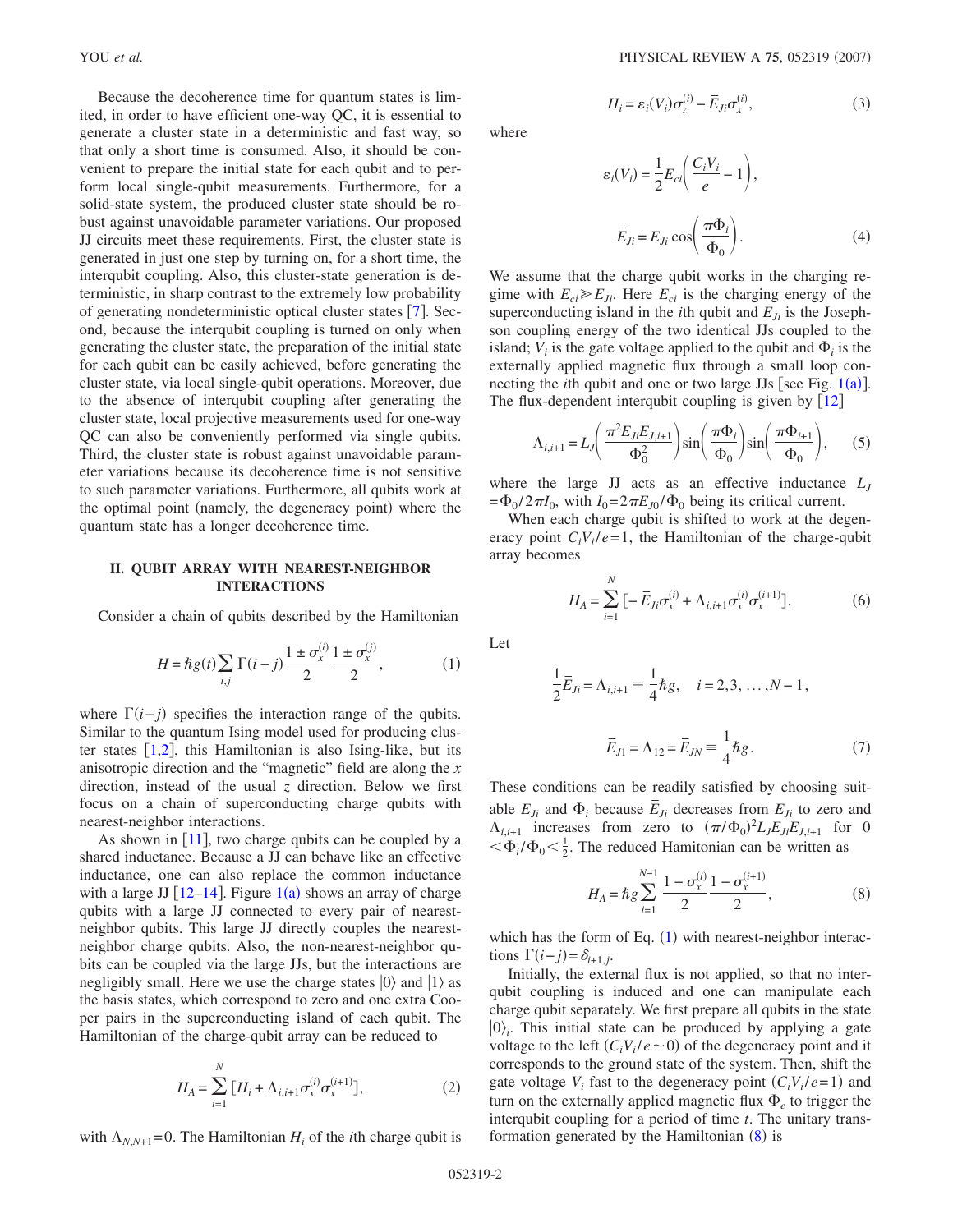EFFICIENT ONE-STEP GENERATION OF LARGE ...

$$
U(t) = \exp\left[-ig t \sum_{i=1}^{N-1} \frac{1 - \sigma_x^{(i)}}{2} \frac{1 - \sigma_x^{(i+1)}}{2}\right].
$$
 (9)

The initial state of each charge qubit can be written as  $|0\rangle$  $=$  $(\vert -\rangle_i + \vert +\rangle_i)/\sqrt{2}$ , where  $\vert \pm \rangle_i = (\vert 0\rangle_i + \vert 1\rangle_i)/\sqrt{2}$  are eigenstates of  $H_i = -\overline{E}_{Ji}\sigma_x^{(i)}$  with eigenvalues  $\pm \overline{E}_{Ji}$ . For the values *gt*  $=(2n+1)\pi$ , where *n* is an integer, the generated state of the charge-qubit array is a highly entangled cluster state:

$$
|\phi_N\rangle = \frac{1}{2^{N/2}} \mathop{\otimes}_{i=1}^N (|- \rangle_i + |+ \rangle_i \sigma_x^{(i+1)}), \tag{10}
$$

<span id="page-2-1"></span>with the convention  $\sigma_x^{(N+1)} \equiv 1$ .

The generation of cluster states in an array of *capacitively* coupled charge qubits was proposed in  $[15]$  $[15]$  $[15]$ . Because of the limitation due to the capacitive interqubit interaction, the approach in  $\lceil 15 \rceil$  $\lceil 15 \rceil$  $\lceil 15 \rceil$  is valid when each qubit works far away from the degeneracy point. This is not desirable because the decoherence time of a charge qubit becomes much shorter away from the degeneracy point. Furthermore, because the capacitive interqubit coupling is fixed  $[16]$  $[16]$  $[16]$ , it is difficult to prepare the initial state for each qubit. However, the generation of cluster states proposed here employs an array of *inductively* coupled charge qubits. This proposal has obvious advantages: (1) Each charge qubit works *at* the degeneracy point when generating a cluster state, where the qubit has a *longer* decoherence time; (2) the initial state of all qubits can be easily prepared by turning off the external magnetic flux and shifting the gate voltage away from the degeneracy point; (3) when the initial state is prepared, the cluster state can be readily generated by applying the external flux  $\Phi_i$  for a period of time; and (4) after generating the cluster state, no external magnetic flux is applied and the interqubit coupling is switched off. This becomes convenient for implementing one-way QC via local single-qubit measurements on the generated cluster state.

#### **III. QUBIT ARRAY WITH LONG-RANGE INTERACTIONS**

When multiple charge qubits are connected to a commonly shared inductance [see Fig.  $1(b)$  $1(b)$ ], not only nearestneighbor but also distant qubits can be coupled by this common inductance  $[11]$  $[11]$  $[11]$ . Because the common inductance for coupling the charge qubits has a large value  $(L \sim 10 \text{ nH})$  $[11]$  $[11]$  $[11]$ , if the circuit is not too large, the inductances of the circuit, except *L*, can be neglected. The reduced Hamiltonian of the system is given by

$$
H_B = \sum_{i=1}^{N} H_i - \sum_{i,j(j>i)}^{N} \Lambda_{ij} \sigma_x^{(i)} \sigma_x^{(j)}.
$$
 (11)

Here  $\overline{E}_{Ji}$  in the single-qubit Hamiltonian  $H_i$  becomes

$$
\overline{E}_{Ji} = E_{Ji} \cos\left(\frac{\pi \Phi_e}{\Phi_0}\right),\tag{12}
$$

with  $\Phi_e$  being the externally applied magnetic flux through the common inductance *L*. The interqubit coupling is

$$
\Lambda_{i,j} = L\left(\frac{\pi^2 E_{Ji} E_{Jj}}{\Phi_0^2}\right) \sin^2\left(\frac{\pi \Phi_e}{\Phi_0}\right). \tag{13}
$$

Let

$$
\frac{\overline{E}_{Ji}}{N-1} = \Lambda_{ij} \equiv \frac{1}{4} \hbar g,\tag{14}
$$

for  $1 \leq i$ ,  $j \leq N$ , and  $j > i$ . This condition can be satisfied using *N* identical charge qubits and a suitable  $\Phi_e$ . While fulfilling this condition and simultaneously having each charge qubit work *at* the degeneracy point, the Hamiltonian becomes

$$
H_B = -\hbar g \sum_{i,j(j>i)}^{N} \frac{1 + \sigma_x^{(i)}}{2} \frac{1 + \sigma_x^{(j)}}{2},
$$
 (15)

<span id="page-2-0"></span>which corresponds to Eq.  $(1)$  $(1)$  $(1)$  with long-range interactions.

The initial state of each charge qubit,  $|0\rangle_i = (|- \rangle_i$  $+|+\rangle_i/\sqrt{2}$ , is also prepared by both turning off the external flux  $\Phi_e$  and applying a gate voltage to the left of the degeneracy point. Furthermore, we shift the gate voltage fast to the degeneracy point and apply the flux  $\Phi_e$  for a period of time  $t$ . The unitary transformation given by the Hamiltonian  $(15)$  $(15)$  $(15)$ is

$$
U(t) = \exp\left[ igt \sum_{i,j(j>i)}^{N} \frac{1 + \sigma_x^{(i)}}{2} \frac{1 + \sigma_x^{(j)}}{2} \right].
$$
 (16)

At  $gt = (2n + 1)\pi$ , the generated cluster state is

$$
|\psi_N\rangle = \frac{1}{2^{N/2}} \mathop{\otimes}\limits_{i=1}^N \left( |-\rangle_i (-1)^{N-i} \prod_{j=i+1}^N \sigma_x^{(j)} + |+\rangle_i \right), \qquad (17)
$$

which is also a highly entangled state. In Eq.  $(10)$  $(10)$  $(10)$ , the operator  $\sigma_x^{(i+1)}$  acts on the states  $|\pm\rangle$  of the  $(i+1)$ th qubit. However, for the cluster state  $|\psi_N\rangle$ , the operator  $\sigma_x^{(j)}$  acts on the states  $|\pm\rangle$  of the qubits  $j=i+1,\ldots,N$ , with  $i=\hat{1},2,\ldots,N-1$ ; this is due to the long-range nature of the interqubit coupling in Hamiltonian ([15](#page-2-0)).

## **IV. PARAMETER VARIATIONS AND ROBUSTNESS OF CLUSTER STATES**

As in other solid-state systems, parameter variations unavoidably occur when fabricating JJ circuits. When the parameters  $E_{Ji}$  vary in the charge-qubit array in Fig. [1](#page-0-0)(a), because  $\vec{E}_{J_i} = E_{J_i} \cos(\pi \Phi_i / \Phi_0)$ , the condition

$$
\bar{E}_{J1} = \bar{E}_{JN} = \frac{1}{2}\bar{E}_{Ji} = \frac{1}{4}\hbar g,
$$
\n(18)

with *i*=2,3,...,*N*− 1, can be satisfied by adjusting the local magnetic fluxes  $\Phi_i$ . However, if  $L_j$  and  $E_{J_i}$  vary, the condition

$$
\Lambda_{i,i+1} = \frac{1}{4}\hbar g \tag{19}
$$

<span id="page-2-2"></span>cannot be satisfied. In order to fulfill this condtion, one can connect a current source in parallel to each large JJ and bias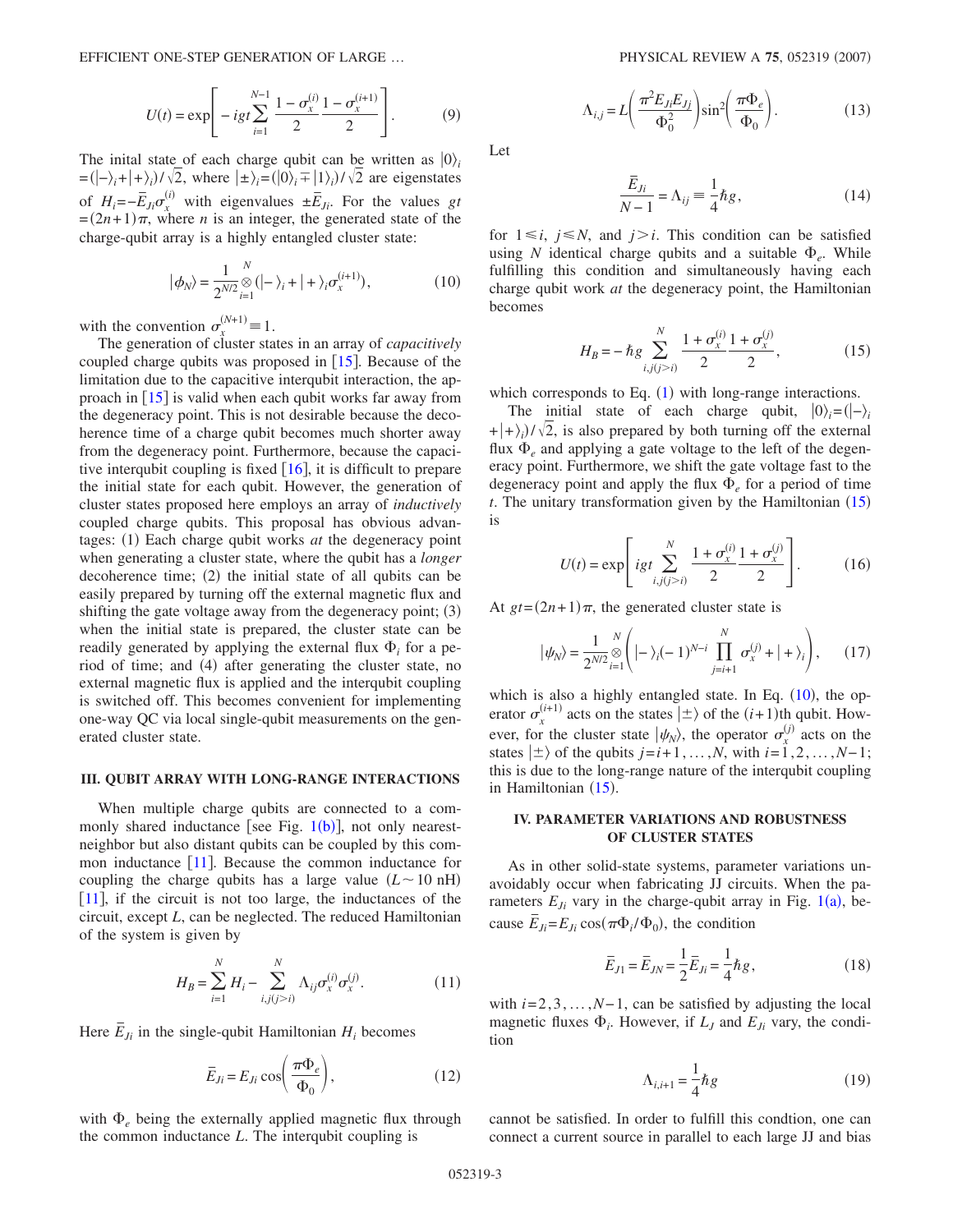the JJ with a current  $I_{bi} < I_0$ . Now the interqubit coupling becomes

$$
\Lambda_{i,i+1} = L_{Ji} \left( \frac{\pi^2 E_{Ji} E_{J,i+1}}{\Phi_0^2} \right) \sin \left( \frac{\pi \Phi_i}{\Phi_0} + \frac{1}{2} \gamma_i \right)
$$

$$
\times \sin \left( \frac{\pi \Phi_{i+1}}{\Phi_0} - \frac{1}{2} \gamma_i \right), \tag{20}
$$

where the effective inductance for each large JJ is

$$
L_{Ji} = \frac{\Phi_0}{2\pi I_0 \cos \gamma_i},\tag{21}
$$

with

$$
\gamma_i = \sin^{-1} \left( \frac{I_{bi}}{I_0} \right). \tag{22}
$$

Here the condition  $(19)$  $(19)$  $(19)$  can be readily satisfied by changing the bias current  $I_{bi}$ . As for the charge-qubit array in Fig.  $1(b)$  $1(b)$ and the capacitively coupled charge qubits  $[15]$  $[15]$  $[15]$ , the conditions for obtaining an Ising-like Hamiltonian cannot be fully satisfied for varying qubit parameters. Therefore the chargequbit circuit in Fig.  $1(a)$  $1(a)$  should be advantageous for suppressing the effects of unavoidable parameter variations.

Below we further show the robustness of the cluster states against parameter variations. According to the Fermi golden rule, the relaxation rate of the *i*th charge qubit is

$$
\Gamma_1^{(i)} \equiv \frac{1}{T_1^{(i)}} = \frac{1}{2} A_i S_i(\Omega), \qquad (23)
$$

where

$$
A_{i} = \frac{\overline{E}_{Ji}^{2}}{\varepsilon_{i}^{2} + \overline{E}_{Ji}^{2}},
$$
\n(24)

and  $S_i(\omega)$  is the power spectrum of the charge noise dominant in the charge qubit. For a typical Gaussian noise  $[17]$  $[17]$  $[17]$ , the dephasing factor is

$$
\eta_i(\tau) = B_i \int d\omega S_i(\omega) \frac{\sin^2(\omega \tau/2)}{2\pi(\omega/2)^2},
$$
 (25)

with

$$
B_i = \frac{\varepsilon_i^2}{\varepsilon_i^2 + \overline{E}_{J_i}^2}.
$$
 (26)

The dephasing rate  $\Gamma_{\varphi}^{(i)} \equiv 1/T_{\varphi}^{(i)}$  is defined by  $\eta_i(T_{\varphi}^{(i)}) = 1$ . Following the Bloch-Redfield theory (see, e.g.,  $[18]$  $[18]$  $[18]$ ), the decoherence rate  $\Gamma_2^{(i)} \equiv 1/T_2^{(i)}$  is

$$
\Gamma_2^{(i)} = \frac{1}{2} \Gamma_1^{(i)} + \Gamma_\varphi^{(i)}.
$$
 (27)

Because all interqubit couplings are switched off after generating a cluster state, the decoherence time  $T_2$  of the cluster state is given by

$$
\frac{1}{T_2} = \sum_{i} \frac{1}{T_2^{(i)}}.
$$
\n(28)

Here all charge qubits work at the degeneracy point  $\varepsilon_i \approx 0$ , thus

$$
A_i \approx 1 - \left(\frac{\varepsilon_i}{\bar{E}_{Ji}}\right)^2,
$$
  

$$
B_i \approx \left(\frac{\varepsilon_i}{\bar{E}_{Ji}}\right)^2.
$$
 (29)

Obviously, *Ai* and *Bi* are weakly affected by the variations of the parameters  $E_{Ji}$ . This indicates that the decoherence time  $T_2$  of the cluster state is not sensitive to the parameter variations. Therefore the cluster state is robust against the unavoidable parameter variations.

### **V. DISCUSSION AND CONCLUSION**

Each Josephson coupling energy for a charge qubit is typically  $E_J/h \sim 10$  GHz (see, e.g.,  $[16]$  $[16]$  $[16]$ ), which corresponds to a switching time  $\tau_1 \sim 0.1$  ns for the single-qubit operation. For the charge-qubit array in Fig.  $1(a)$  $1(a)$ , the interqubit coupling is

$$
\Lambda \sim L_J \bigg(\frac{\pi E_J}{\Phi_0}\bigg)^2,
$$

$$
\Phi_{\alpha}
$$

where

$$
L_J = \frac{\Phi_0}{2\pi I_0} = \frac{1}{E_{J0}} \left(\frac{\Phi_0}{2\pi}\right)^2.
$$

Choosing, e.g.,  $E_{J0} = 5E_J$ , one obtains  $\Lambda/h \sim 0.5$  GHz. Because  $\hbar g/4 = \Lambda$ , the shortest time to generate the cluster state is  $t_s = \pi/g \sim 0.25$  ns, comparable to the switching time  $\tau_1$  of the single-qubit operation. For the array of charge qubits coupled by a common inductance  $L$  [see Fig. [1](#page-0-0)(b)], the interqubit coupling is

$$
\Lambda \sim L \bigg( \frac{\pi E_J}{\Phi_0} \bigg)^2.
$$

Using  $L=10$  nH, one has  $\Lambda/h \sim 1.1$  GHz. The corresponding shortest time for generating the cluster state is  $t_s \sim 0.11$  ns  $\approx \tau_1$ . Let  $T_2$  be the decoherence time of a qubit. The decoherence time of *N* weakly coupled qubits can be estimated as  $T_2^{(N)} \sim T_2/N$ . For a charge qubit with  $T_2 \sim 0.5 \mu s$  at the de-generacy point [[19](#page-4-14)], considering an array with  $N=100$ charge qubits, one obtains  $T_2^{(N)} \sim 5$  ns. This decoherence time is longer than the shortest time  $t_s$  for generating the cluster state. Here the common inductance is chosen to be large (e.g.,  $L = 10$  nH), but the interqubit couplings are still weak, and those couplings are turned off after generating a cluster state. Thus the effects of *L* on the decoherence of the cluster state are small. Moreover, these decoherence effects can be further reduced when *L* is replaced by a large JJ acting as an effective inductance.

For the usual quantum Ising model, where its anisotropic direction and the "magnetic" field are both along the *z* direc-